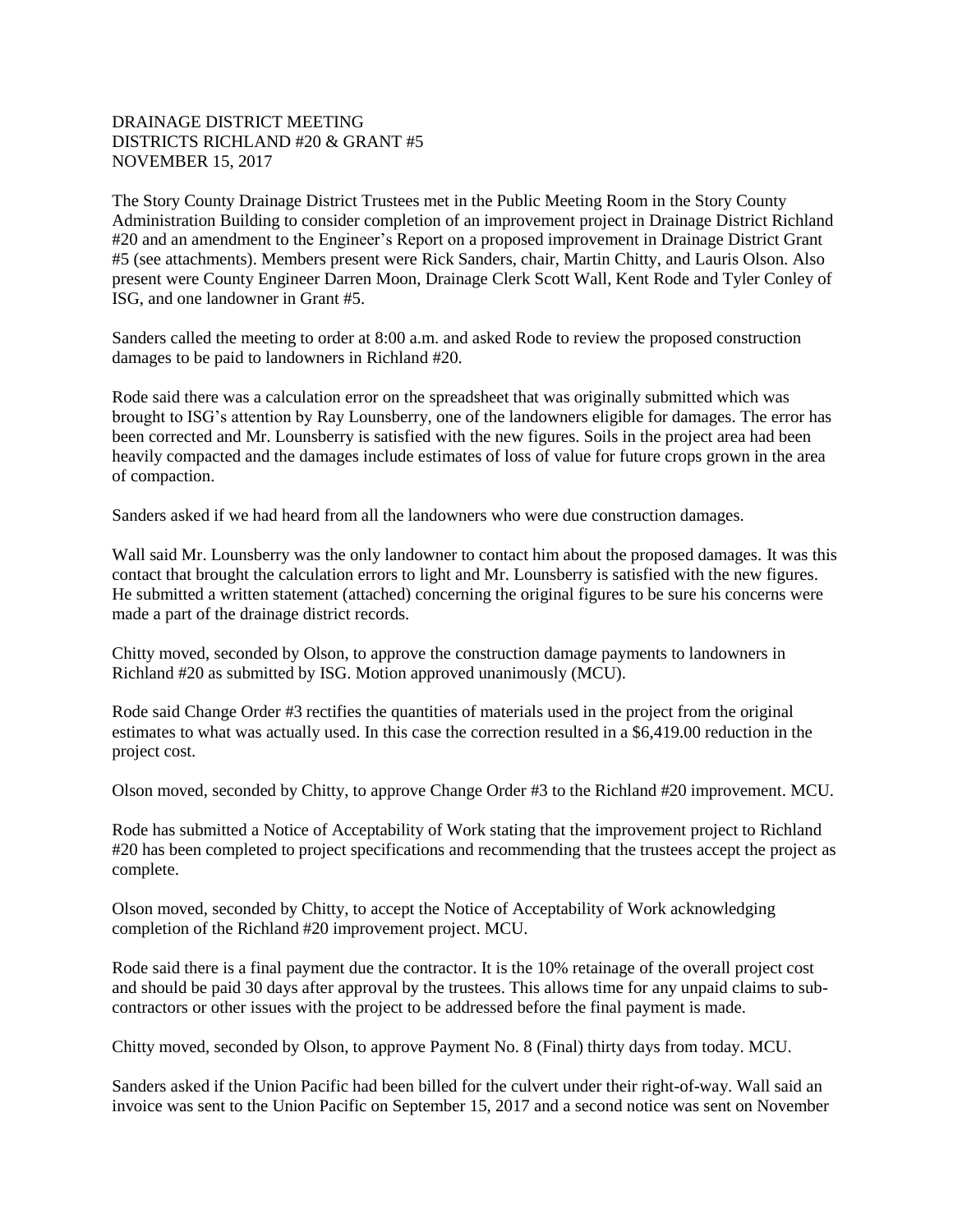6, 2017. Both invoices were sent to the same address as regular drainage district assessments are mailed too but copies of the second notice were also emailed to Anna Palmer, a paralegal with the railroad, and Daniel Peters, a real estate manager for the railroad. These were the two contacts Wall had email addresses for and Ms. Palmer responded that they would see that the invoice got to the proper department for payment.

Sanders declared the Richland #20 portion of the meeting complete and moved on to Grant #5. At a meeting on March 28, 2017 an improvement to Grant #5 was presented to the landowners in the district and there were concerns that the proposal did not address surface drainage to the southwest between 570<sup>th</sup> Avenue and Interstate 35. That meeting was recessed for an indefinite time period to allow ISG and district landowners to explore options not addressed in the original report.

Rode said he is submitting Addendum No. 1 to the Engineer's Report on Grant #5 to address issues raised in the March 2017 meeting. The addendum is broken into four sections. Section one addresses the Culvert under Lincoln Highway which is the beginning of the Grant #5 Open Ditch. It was found that, while the culvert meets standards for drainage districts it does not meet IDOT standards for public highways. To meet those standards the existing 4x5' culvert should be replaced by an 8x8' culvert. The larger culvert would allow for a deeper drainage ditch between Lincoln Highway and the Union Pacific Railroad right – of-way to the north. The cost of the work within the right-of –way would be paid by the City of Ames which annexed the area in the spring of 2017.

Chitty asked if the trustees still have the authority to approve the Grant #5 project now that the City of Ames has annexed a large part of the land where the work will take place.

Rode said yes. The City will have the same rights of remonstrance to block the project as any other landowners in the district.

Sanders said that the presence of the Union Pacific Railroad and the recent annexation of land in Grant #5 by the City of Ames would add complexity to this project but regardless of what those two entities want the district trustees have to pursue a solution that is best for the district. The trustees need to attempt to bring the city and the railroad to the table as this project goes forward.

Olson said the project plans are being developed while all the land in the Ames annexation is still agricultural. What if some of the land is sold to an owner who objects to the Grant #5 project? Will the trustees have to start over?

Rode said no. The drainage goes with the land and prospective buyers should be told that a project is in the works and assessments for drainage district work are a possibility.

Section two addresses the flow of surface water from the north end of the district to the west and south, away from the existing facilities. There is a private tile that drains water in the proposed northern annexation area under 570<sup>th</sup> Avenue and away from the current district tile. It was originally thought that all surface waters drained to the south and east into existing Grant #5 but it was found that in significant rainfall events, when surface water pools to a depth of 1.5' some of that water will flow to the southwest. To alleviate the drainage issues in this area a west main tile could be installed as a second main outlet to Grant #5.

Section three addresses landowner supposition that adding a western area to Grant #5 would alleviate pressure on the existing facilities and the proposed improvements to the east part of the district could be reduced in size with a commensurate reduction in project cost. The report finds that a western component will only drain water in heavy rain events. For most rain events all surface water will still drain to the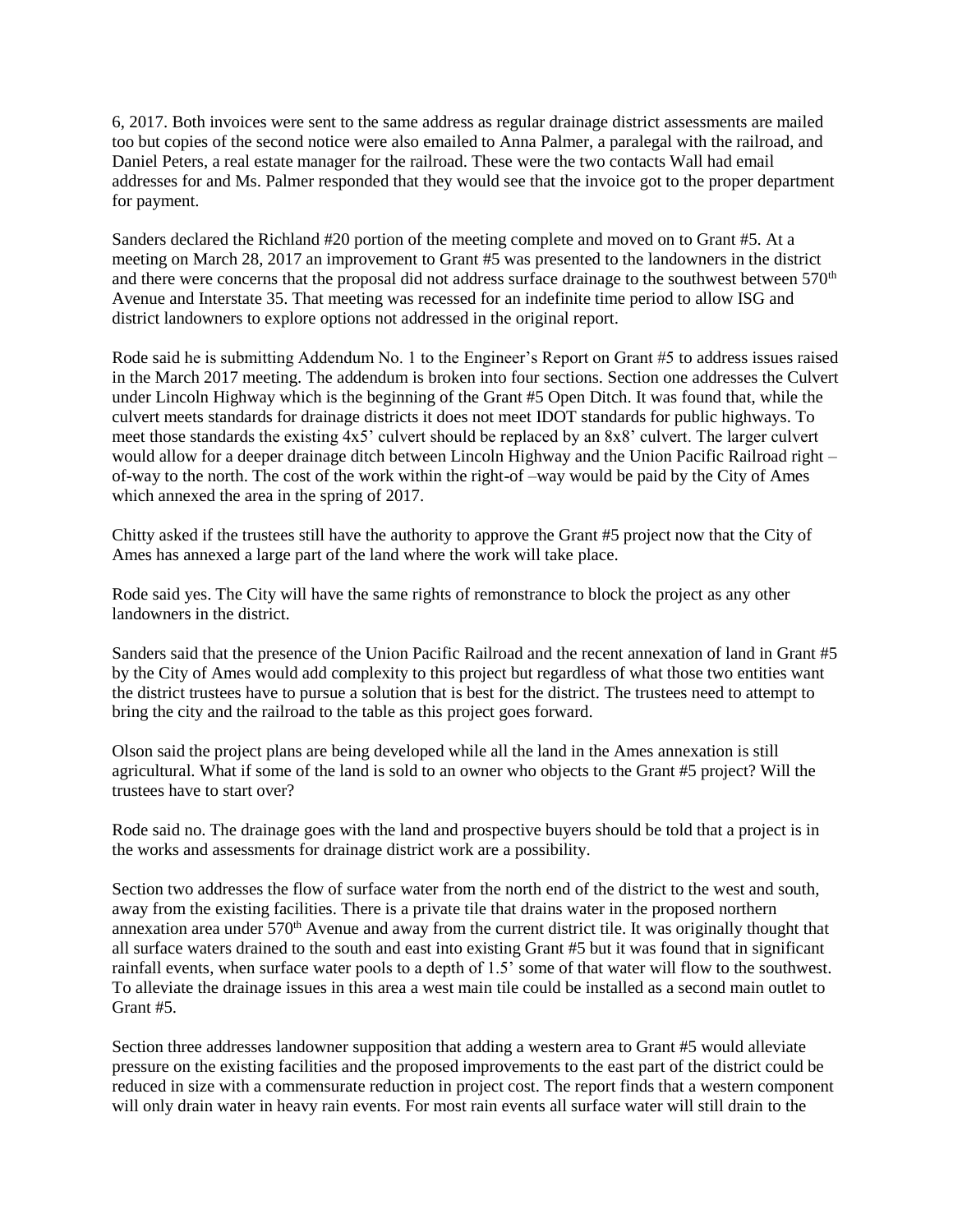south and east. Even when some water drains to the southwest the bulk of it will still flow to the southeast. The conclusions and recommendations of the original report are still valid and no cost reduction to the eastern part of Grant #5 will result from adding a western component.

Sanders said trying to address the information in the addendum in a public hearing along with the original Engineer's Report will be confusing for the landowners. He would like ISG to incorporate the addendum into a new Engineer's Report and present that to the landowners as a single, unified report. With upcoming holidays and the county budgeting process in the next months he said we should look at a March meeting. This would occur after any snowbirds have returned to Story County but before field work begins. The project could then be finalized and bid in time for work to begin a year from now when the 2018 crops have been harvested.

Rode concurred with Sander's assessment.

The final section concerns water quality. The area covered by Grant #5 does not lend itself to creation of wetlands to improve water quality but there is a type of side inlet (Wascob) that could be used to replace the aging, existing inlets. It would slow the entry of surface water into the open ditch enough for sediments to drop out of the water before it enters the inlets but not so much that standing water would damage crops.

Sanders asked if a location had been determined for these inlets.

Rode said these would be installed wherever there were existing surface drains, many of which are in poor condition. There are a lot of things landowners can do individually to improve water quality and they are encouraged to do so but the district take many water quality measures as they would require taking land out of production. The Wascob inlets are one thing the district can do to improve water quality in the open ditch.

Sanders said the Wascob inlets are the first thing he's seen that drainage districts can use without negatively impacting cropland. He likes that they are adjacent to the open ditch and building up the berm on the top of the ditch gives us a place to put the silt that comes out of the ditch when it is cleaned as opposed to spreading it across the nearby farmland.

Olson asked what the proposed inlets would cost and where they would be placed.

Rode and Conley said they were working with an estimated cost of about \$5,000 each. This is more expensive than the aging inlets they would replace because their design requires more materials. The new inlets would replace existing inlets that are wearing out and need replacement in any case.

Chitty asked if the new culvert under Lincoln Way will necessitate the deepening of the Grant #5 open ditch south of the road.

Rode said the existing ditch can handle the larger culvert without modification. The original report recommends replacing the main tile from the railroad to Lincoln Way with an open ditch. The larger culvert would require that this proposed ditch be deepened.

Sanders reiterated that the addendum be folded into a new report without noting what is new and what is old. It will replace the original report rather than supplement it. While the trustees will acknowledge what had transpired in earlier meetings this would be a fresh start and we would treat it as a new, complete report, incorporating what was learned as a result of the earlier meetings with landowners.